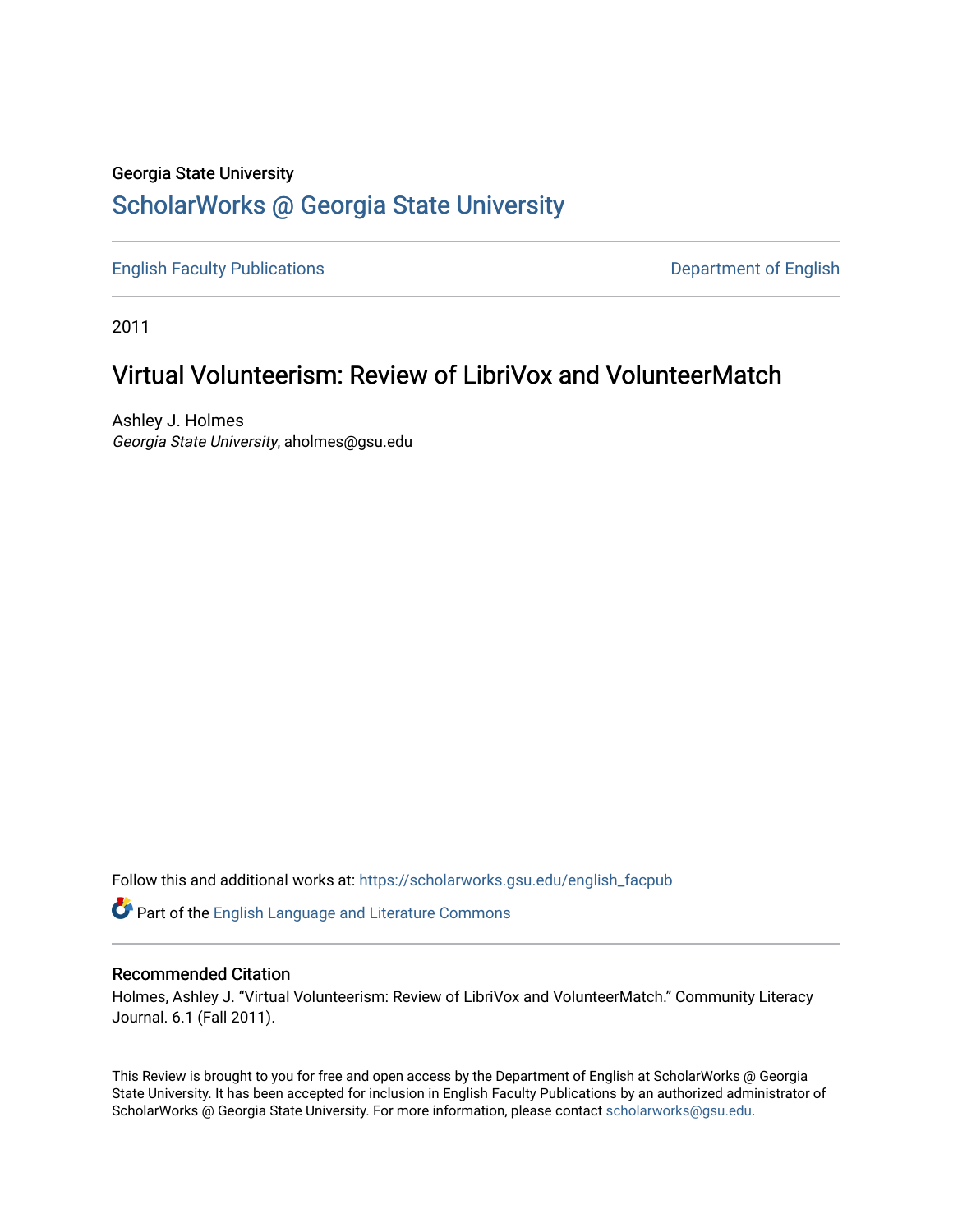# **Book and New Media Reviews**

## *Virtual Volunteerism: Review of LibriVox and VolunteerMatch*

#### *Reviewed by Ashley J. Holmes Georgia State University*

As a writing teacher who values service-learning pedagogies and digital literacy, I have often wondered about the possibility of combining the two. On the one hand, the prospect of assigning virtual service-learning eliminates the complications of organizing transportation and finding a time for service that fits the students' and community partners' schedules practical concerns that have been explored in early scholarship on servicelearning (Adler-Kassner, Crooks, and Watters; Cushman; Deans; Mathieu). On the other hand, oftentimes the most transformative aspects of servicelearning are powerful because students serve local communities *in person* (Bacon; Goldblatt; Flower; Higgins, Long, and Flower; Long; Parks). However, as Jeffrey T. Grabill claims, community literacy practitioners interested in writing for community action and change "must understand the technologically mediated places where people invent new knowledge" (7). As we consider the ways in which technologies may intersect with our own and our students' volunteer projects, we must acknowledge the complexities of digital and online spaces—the places where citizens must be able to "access, assemble, and analyze" information to be able to participate in "decision-making processes that affect their lives and communities" (Grabill 8).<sup>1</sup> The following review examines two websites that complicate the local and face-to-face components of community literacy work by presenting online service opportunities that are not necessarily connected to physical communities. *LibriVox* and *VolunteerMatch* have the potential to enhance and redefine community literacy in a virtual environment, but they also call us to critique the rhetoric surrounding virtual volunteering and to be mindful of the quality of online community experiences.

### **LibriVox (http://librivox.org/)**

*LibriVox* is a nonprofit, noncommercial site that seeks to make books in the public domain (e.g., those published prior to 1923) available for free audio download on the Internet. Following the discourse of nonprofit organizations, the site frames its work in terms of "volunteering" and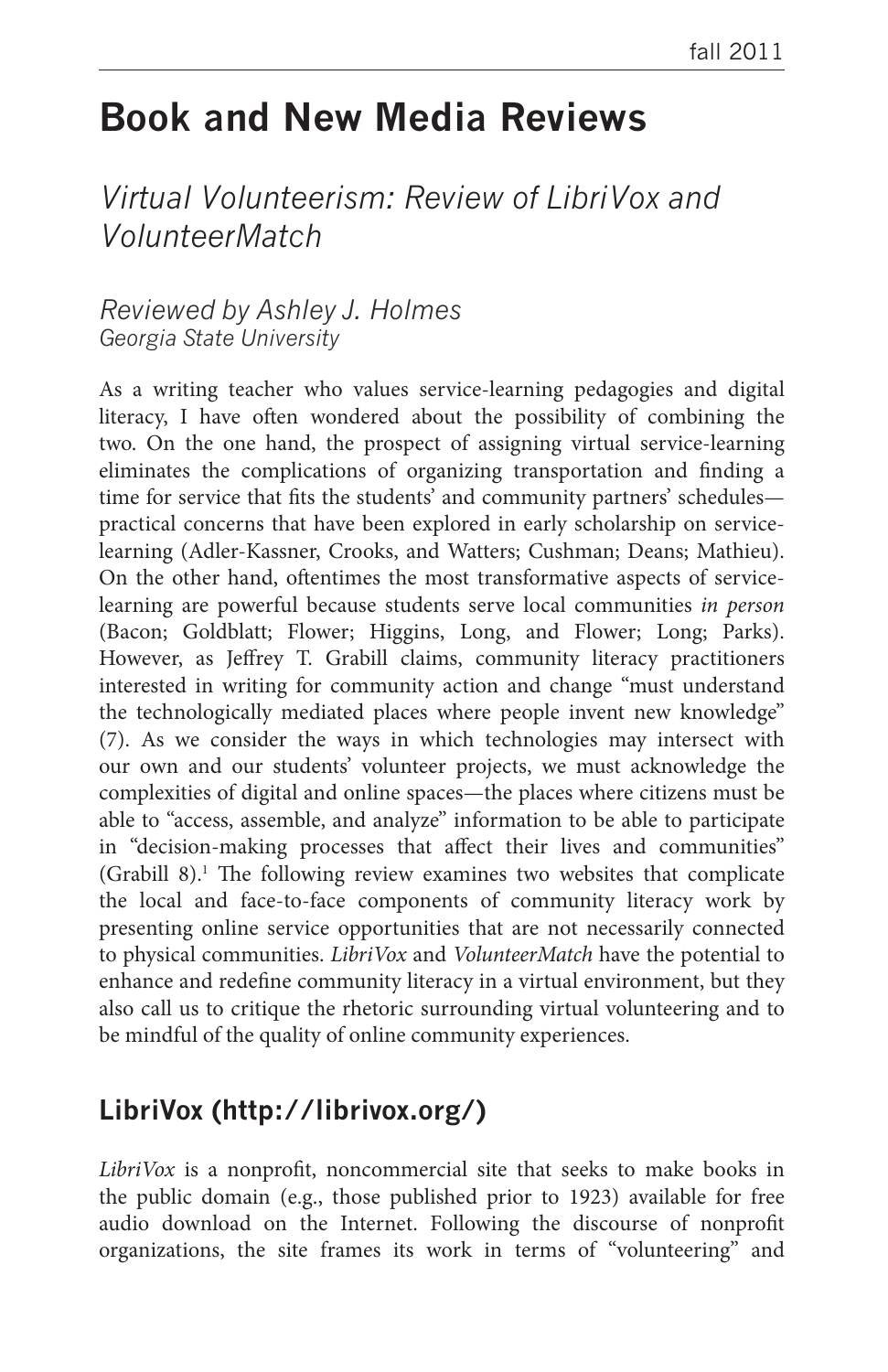"donating." Specifically, *LibriVox*'s mission involves two efforts: (1) recruiting readers to volunteer their time, technology, and literacy skills to read aloud and audio record books in the public domain, and (2) donating these recorded readings to online listeners in a searchable and downloadable format. With readers of *Community Literacy Journal* in mind, I review how the site works and how its two purposes—as a site for listeners and a site for volunteer readers—might be of interest for faculty, student, and/or community volunteer projects.

As a site for listeners, *LibriVox*'s catalog of online readings offers a valuable resource for use in the community. Listeners can choose from a range of genres and types of texts; some popular downloads from the site include Jane Austen's *Pride and Prejudice*, Sir Arthur Conan Doyle's "The Brazilian Cat," Albert Einstein's *Relativity: The Special and General Theory*, and Lewis Carroll's *Alice's Adventures in Wonderland*. The catalog provides basic options to search texts by title and author, as well as more advanced options to search by language or reader's name or to simply browse "new releases." Texts available for download on *LibriVox* could be used in a number of capacities within community literacy projects, including working with children learning to read, adults studying for their GED, or immigrants learning English. Additionally, some texts are offered in multiple languages, providing yet another alternative for use in the community. In my own experiences with the Literacy Volunteers of Tucson, I could imagine using *LibriVox* to help speakers of other languages learn English by asking them to listen and then respond to poems or short stories as a means of honing their comprehension skills.

However, community literacy projects such as this would require users—volunteers and/or the populations served—to have computer literacy skills and access to technology. Many community literacy projects face challenges with access to and usability of technologies (Grabill). Because of this, *LibriVox* may be problematic for volunteers and community users alike. Users wishing to listen to readings must be able to subscribe to weekly podcasts, download a zip file of a text, or download a text using the subscribe feature in iTunes. However, as a user who is familiar with this software and these procedures, I had no trouble retrieving readings on *LibriVox*. Community volunteers will likely need to offer additional support for users who have little to no computer literacy skills. While access to technology and technical skills may present challenges in community literacy work, the breadth and variety of readings available on *LibriVox* are worth the effort of considering options for using this excellent resource in the community.

For reading and writing teachers interested in *LibriVox*, I could imagine organizing lessons around the privileges and responsibilities students have as literate, academic citizens, perhaps resulting in an online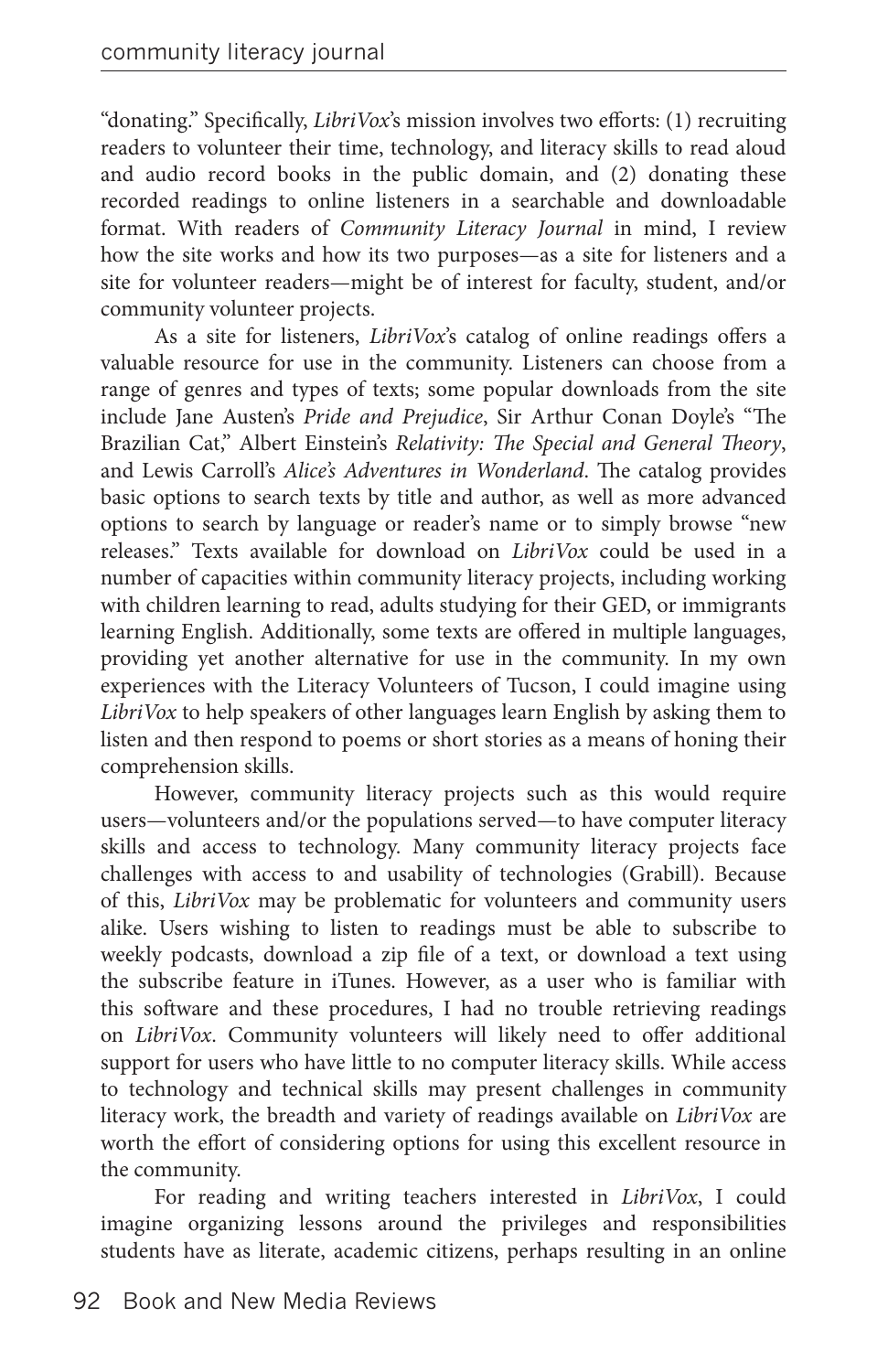assignment that asks students to contribute a reading to *LibriVox*'s catalog. *LibriVox* lends itself well to collaborative pedagogies; thus, dividing students into groups to address smaller tasks of a larger class-based digital community literacy project might work very effectively. For example, one group of students could be in charge of representing the project in *LibriVox*'s online forum, another group of students could serve as readers, while other students could be leaders in recording and editing the readings.<sup>2</sup> The copyright issues related to the site's mission could also lead to engaging discussions in the literacy classroom.

I expect that many student volunteers would need guidance navigating *LibriVox*'s virtual community because initiation into the forum requires reading content embedded on multiple parts of the site. Despite the instructions provided for volunteer readers, learning the processes to engage in this online community does take some time, energy, and effort. In fact, *LibriVox* presents a prime opportunity for initiating discussions about virtual communities and how one might enter and knowledgeably contribute to an online forum. As a site for literacy instruction combined with opportunities for community literacy service, *LibriVox* is worth taking the time to explore in more depth.

#### **VolunteerMatch (http://www.volunteermatch.org/)**

*VolunteerMatch* is a popular national website that currently offers nearly 65,000 volunteer opportunities across the country. The primary purpose of the site is to connect "good people and good causes" by offering nonprofit organizations and businesses an online forum through which to advertise their need for volunteers and by offering potential volunteers the ability to search for a variety of service experiences. The search feature prominently displayed on the home page prompts users to "find a great place to volunteer" by entering a "location," such as a zip code or city name, and a "keyword." However, the aspect of *VolunteerMatch* focused on for this review is its option to "search for virtual opportunities," which the site suggests "have no set location and can usually be completed from home or using the Internet."3 Many of the virtual opportunities require technical literacy skills, such as helping a nonprofit organization build a website, while others require certain kinds of academic and professional literacy skills, such as content editing and proofreading websites, writing grants, or conducting research on a particular subject. In all of these cases, users with a computer and Internet connection can volunteer from any location and at any time.

Because *VolunteerMatch* is such a large site with a powerful search engine, it can be difficult to locate meaningful online service opportunities there. Checking the box to search for virtual opportunities and entering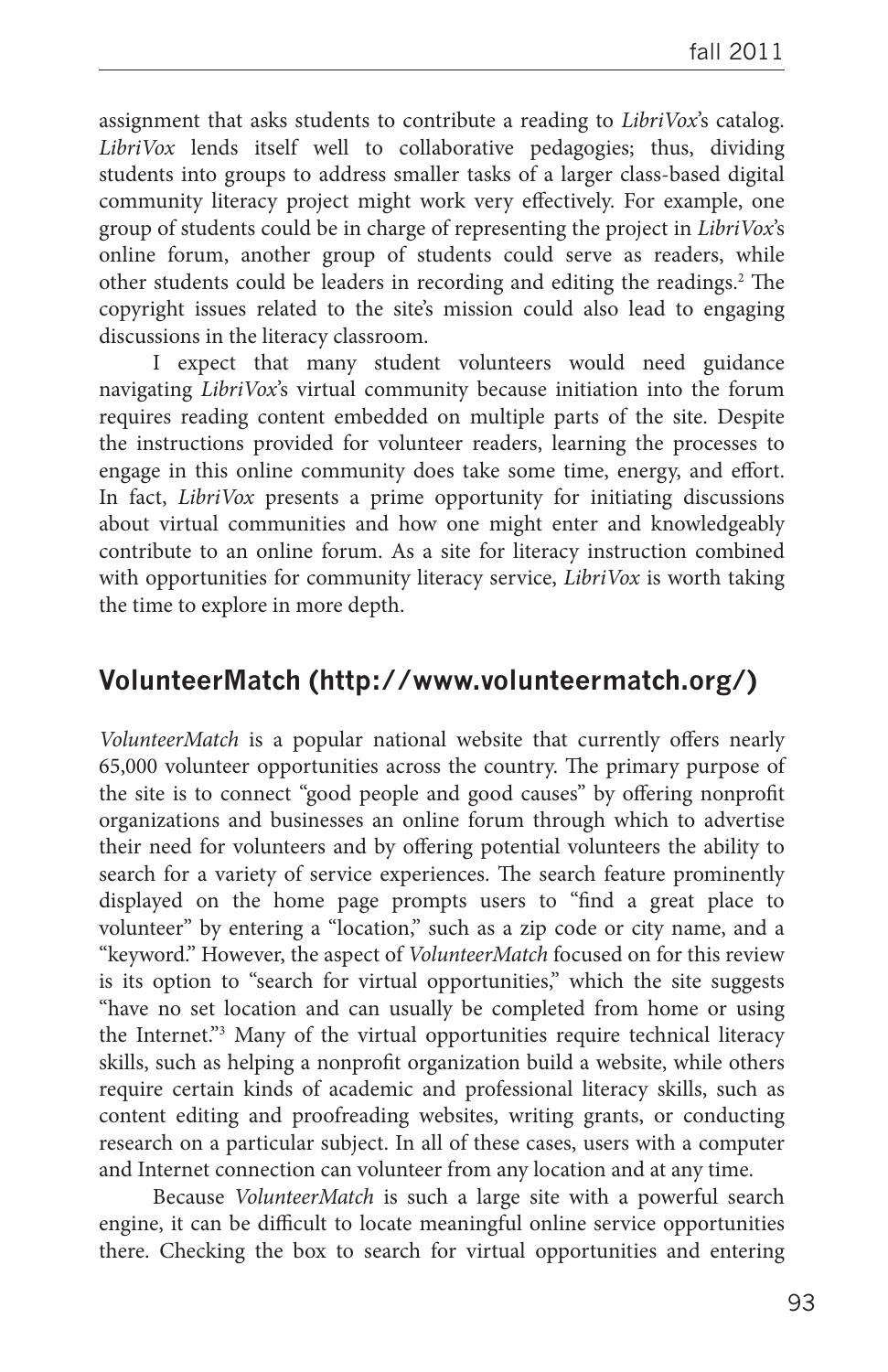the keyword "literacy" results in a listing of over 800 possibilities for volunteering. This certainly presents a challenge for community literacy practitioners wanting to narrow their virtual service options. Conveniently, though, calls for volunteers include an option for user ratings. Not all calls have been rated, but the five-star system and user comments can be useful in many cases. For instance, The Daily Source has five stars and twenty-nine reviews; many of the comments note how this is a great opportunity for volunteers interested in gaining experience in the field of journalism.

Service-learning advocates interested in reciprocal experiences for students will find that many volunteer options are advertised as an internship opportunity: a chance for students to gain valuable skills and experience while offering an important service to the non- or for-profit organization. In addition to internship experiences, *VolunteerMatch* could be useful in professional, civic, or community-based writing courses in which students need to learn the skills of writing grants or conducting research for an organization. The site also offers unique opportunities that could be integrated into digital literacy assignments. For example, one intriguing possibility involves volunteering in Second Life to help veterans and other people with post-traumatic stress disorder. Users who take the time to search for the right kind of virtual volunteering experience for which they are qualified will find *VolunteerMatch* to be a useful site with a diverse range of opportunities. *VolunteerMatch* has much to offer professional writing teachers, community literacy practitioners, and service-learning instructors.

### **Combating the Rhetoric of "It's Easy"**

Despite the many advantages of virtual volunteering on sites such as *LibriVox* and *VolunteerMatch*, the ways in which the service experiences are framed are, in some cases, problematic. For example, *LibriVox* displays the link "It's easy to volunteer" for users to find more information about their volunteer process. Similarly, many of the virtual volunteering ads on *VolunteerMatch* focus on the ease of the experience: "it's easy, safe and fun . . . just 10 minutes a week from your computer." These websites certainly have an interest in garnering as many volunteers as possible, and advertising their volunteer experiences as being "easy" is perhaps one way to accomplish this goal. However, readers of *Community Literacy Journal* will likely agree that volunteering in meaningful, reciprocal ways is rarely "easy." Successfully building a community partnership—whether locally or online—takes time, commitment, and trust. Rather than emphasizing the ease of volunteering, virtual volunteer experiences might be better positioned as offering a valuable contribution to an online or distant community. Thus, literacy instructors planning to use *LibriVox* or *VolunteerMatch* should interrogate the rhetoric of "it's easy" that can be found on these virtual volunteering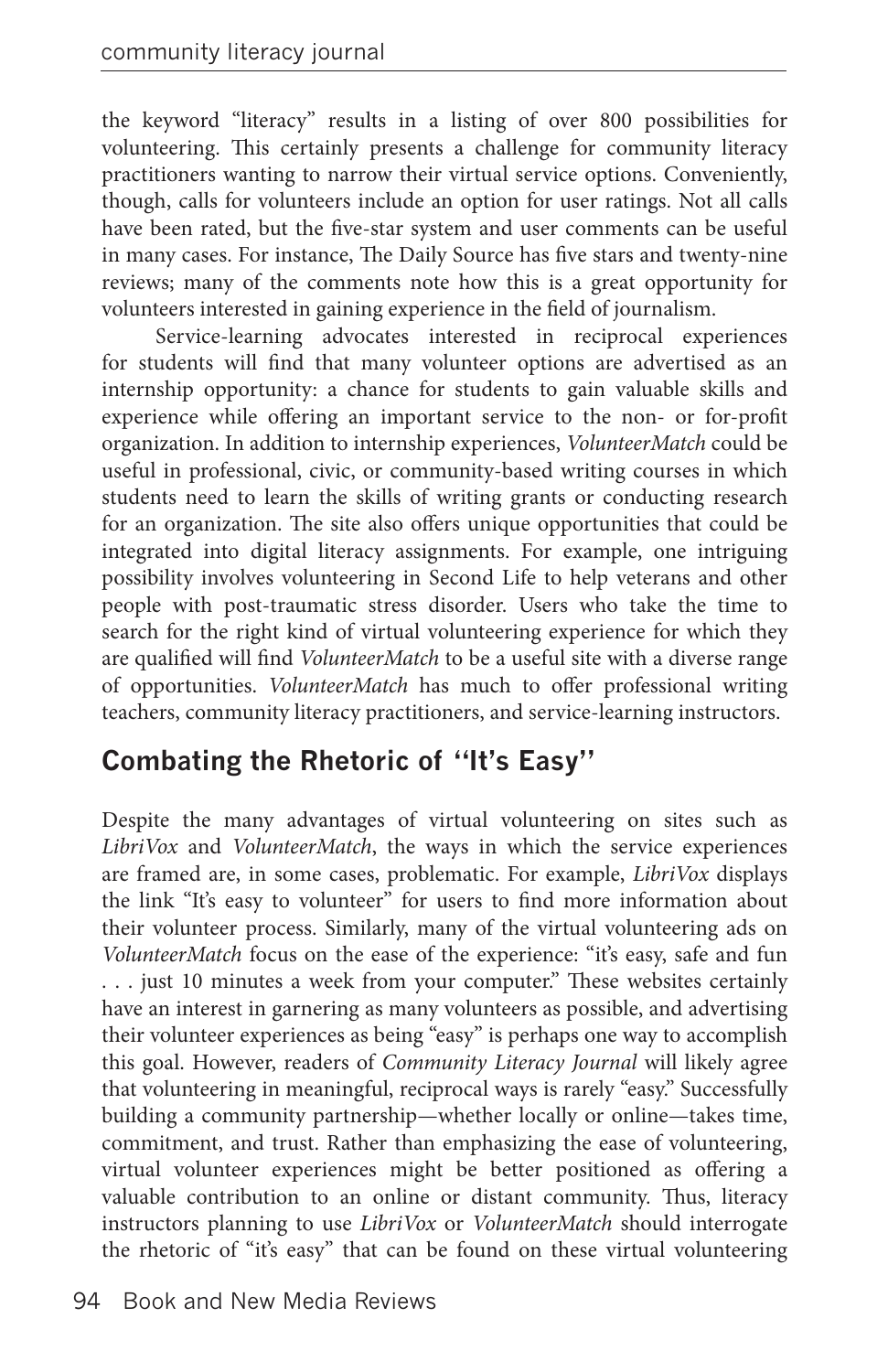sites perhaps in conversation with their students. In fact, students and community practitioners alike will almost certainly find that engaging in online communities, such as those offered in *LibriVox* and *VolunteerMatch*, cannot be simply defined as "easy" or "difficult." On the contrary, volunteering virtually in active and sustained ways has the potential for intriguing challenges, meaningful contributions, and transformative learning.

#### **Endnotes**

1. In this review, I use the term "volunteer" purposefully, acknowledging its complicated and contested usage in community literacy scholarship. Scholarship in this area tends to privilege terms like "service" or "service-learning" over "volunteering" as a means of avoiding and problematizing deficit- and charity-based models of community-based work. However, because the websites I review in this piece specifically use the term "volunteer," I analyze the sites using their own terms.

*2. LibriVox* requires readers to register with their online forum. The forum is what drives the volunteer project by providing discussion threads with suggested texts to be read and calls for readers or listeners wanted for ongoing projects. Volunteer readers are instructed to post all new reading projects to the forum, and, once complete, recorded readings undergo review for technical problems.

3. The option to search for virtual opportunities can be accessed by clicking the link to "advanced" search options from the site's home page.

#### **Works Cited**

- Adler-Kassner, Linda, Robert Crooks, and Ann Watters, eds. *Writing the Community: Concepts and Models for Service-Learning in Composition*. Urbana, IL: National Council of Teachers of English, 1997. Print.
- Bacon, Nora. "The Trouble with Transfer: Lessons from a Study of Community Service Writing." *Michigan Journal of Community Service Learning* 6.1 (1999): 53-62. Print.
- Cushman, Ellen. "The Public Intellectual, Service Learning, and Activist Research." *College English* 61.3 (1999): 328-36. JSTOR. Web. 23 Jan. 2010.
- Deans, Thomas. *Writing Partnerships: Service-Learning in Composition*. Urbana, IL: National Council of Teachers of English, 2000. Print.
- Flower, Linda. *Community Literacy and the Rhetoric of Public Engagement*. Carbondale: Southern Illinois UP, 2008. Print.
- Goldblatt, Eli. *Because We Live Here: Sponsoring Literacy beyond the College Curriculum*. Cresskill, NJ: Hampton Press, 2007. Print.